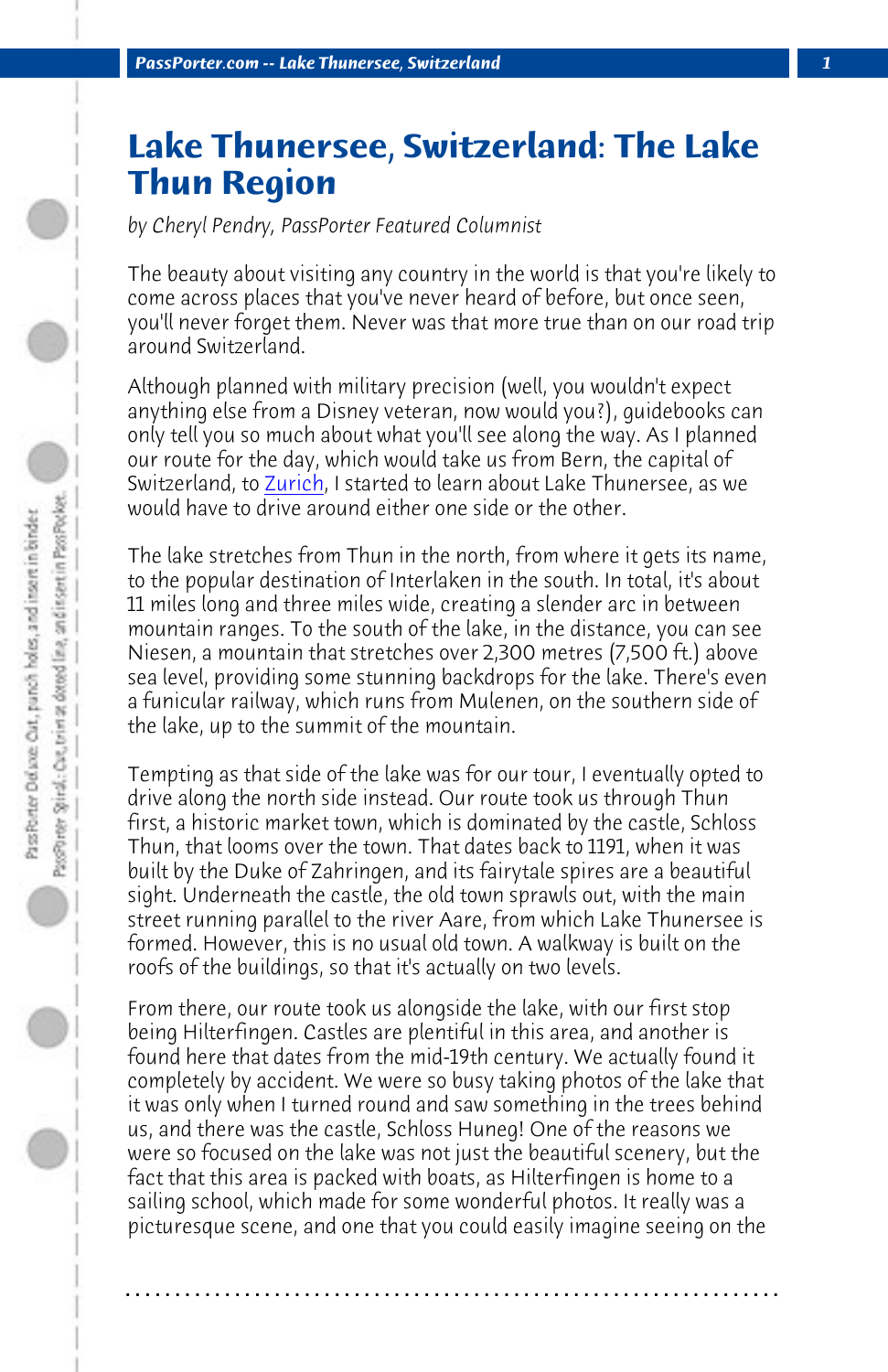front of a postcard.

A couple of miles further down the road is Oberhofen, which always finds its way into guidebooks and postcards, thanks to its 12th-century lakeside castle. When I say lakeside, I mean part of the castle is actually built in the lake itself, with an annex that juts out across the water through a walkway, with a spire rising above it. It's a wonderful sight, although sadly we were visiting out of season, so it wasn't open to the public. Between April and October each year, you can also catch regular boat trips around the lake, enjoying dinner, or perhaps a Sunday brunch into the bargain, while admiring the views.

Despite the fact that we couldn't travel around the lake by boat, we were still able to get some wonderful views from the lakeside road we traveled along. It was almost perfect spring weather, with warm temperatures but snow-capped mountains still topping off the scenery above the crystal blue water below. There were plenty of places to just pull over and admire the views as we drove along.

Finally, we were heading towards the southern end of Lake Thunersee, and into Interlaken. As we arrived, we could instantly tell that most of the money coming into this place is from tourists, as there were souvenir shops dotted all along the main street, with restaurants and hotels all over the place.

Interlaken is not home to any major attractions per se, but it attracts visitors who use it as a base to explore the nearby mountains, which include the Jungfrau, more than 4,100 metres (13,600 ft.) above sea level. It's a center for hiking in the summer, and skiing by winter. If adventure is your thing, then you'll find opportunities for river rafting, sky diving, windsurfing, and horse riding. One of the people that my husband works with comes here almost every year to enjoy the cycling in the region, and even this early in the year, we saw lots of cyclists already out and about. You certainly won't be bored here.

Lake Thunersee and its surrounding towns and villages is certainly one of the most beautiful regions of Switzerland, and I can see why it attracts so many people to it each year. It may not be an instantly recognizable name, but once you've seen it, you'll never forget how stunning this area is.

*About The Author: Cheryl and husband Mark live in England and love to travel, particularly to America. They are in the process of visiting every Disney theme park around the world, having already been to Disneyland Resort Paris, Hong Kong Disneyland and both American Disney resorts. They are now planning for their trip to Japan in the spring to visit the Tokyo*

**. . . . . . . . . . . . . . . . . . . . . . . . . . . . . . . . . . . . . . . . . . . . . . . . . . . . . . . . . . . . . . . . . .**